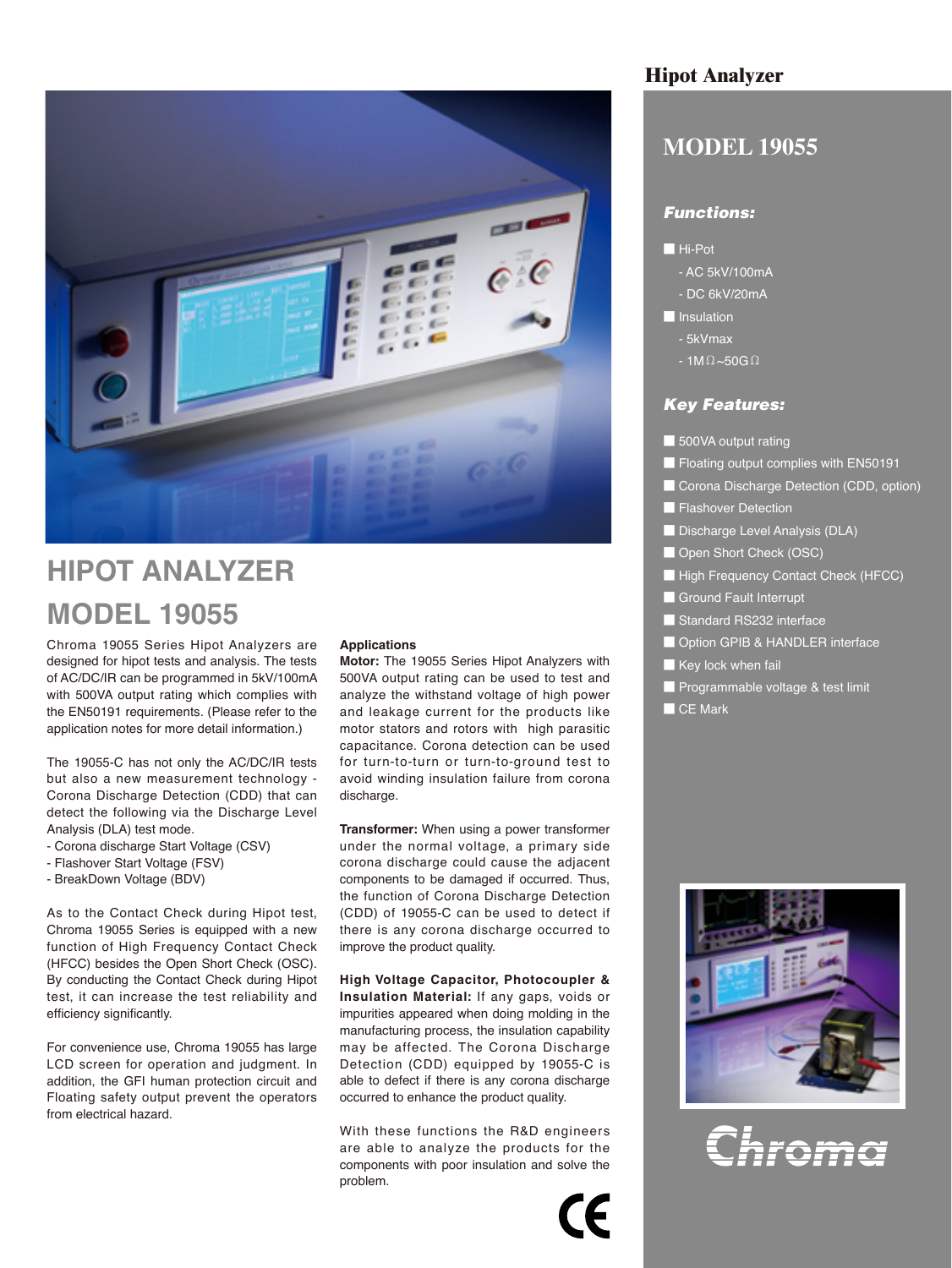#### *MEASUREMENT TECHNOLOGY*

**DIELECTRIC WITHSTAND TEST – BREAKDOWN / FLASHOVER / CORONA DISCHARGE DETECTION**

What does dielectric withstand fail mean? Most of the regulations write : "During the test, no flashover or breakdown shall occur." However, insulation failure and discharge have been more important in materials and components. Because there is high relation between discharge and insulation ability, discharge is not only a saftey issue but also a key point of electrial quality. Discharge has three types by material characteric: Corona discharge, Glow discharge and Arc discharge.

**Corona Discharge:** A type of localized discharge resulting from transient ionization in an insulation system when the voltage stress exceeds a critical value. The ionization is usually localized over a portion of the distance between the electrodes of the system and with lighting and temperature rising. A long term of corona discharge and temperature rising may cause Qualitative Change of material, insulation deterioration, and finally insulation failure (a real corona discharge as the figure shows.) Corona discharge is a high frequency phenomenon which is able to detect by high level meter.

**Glow Discharge and Arc Discharge:** This is the electrical discharge generated by high electric field inside or on the surface of insulation material that makes the DUT lost its insulation and form a transient or discontinuous discharge. It causes the conductive path to be carbonated or the product to be damaged. Test for leakage current only is unable to screen out the defects. It is necessary to test the voltage or current for its change ration to screen out the defects. Thus Flashover detection is one of the most indispensable test items.

Chroma 19055 Series Hipot Analyzers provide discharge level analysis including Corona discharge detection (19055-C only), ARC/Flashover detection and breakdown detection for research and quality assurance.



Corona Discharge



Flashover Waveform

#### **CONTACT CHECK-HIGH FREQUENCY CONTACT CHECK (HFCC, PATENT PENDING) & OPEN SHORT CHECK (OSC, PATENT:254135)**

When open occurred during test procedure, FAIL product will be judged as GOOD product. When short occurred during test procedure, screening earlier can reduce the damage on equipment to save the test cost. Generally speaking, the DUT has capacitive load (Cx) from tens to thousands pF under normal status. It forms a micro capacitance on open circuit interface once the connection is interrupted (as Cc). In general, the capacitance is lower than 10pF thus the total capacitance is far lower than the status of normal product. The capacitance is far higher than normal status when DUT short or close to short. Therefore, users judge the short problem by using high/low limit value of capacitance change.

HFCC (High Frequency Contact Check) is a new measurement technology for contact check. HFCC is able to perform with Hipot test by high frequency around 1MHz for higher efficiency on production line.

OSC (Open / Short Check) is a mode for checking open & short on test circuit. OSC avoids equipment damage and tests fail from circuit open and DUT short before starting the hipot test.





 Normal Condition If Circuit opened : If circuit shorted : Cm >> Cx  $\text{Cm} = \text{Cc} * \text{Cx} / (\text{Cc} + \text{Cx}) \ll \text{Cx}$ 



#### **DISCHARGE LEVEL ANALYSIS (DLA)**

Dielectric withstanding voltage of component depends on material and manufacturing processes. For improving insulation ability, discharge level should be defined including Corona discharge, Flashover and Breakdown. Chroma 19055 has Discharge Level Analysis mode (DLA) for definition by programming voltage, time, counts and limits.

Discharge Level Analysis (DLA) has three levels of judgment to setup Corona limit, ARC limit for flashover and high limit for breakdown. DLA mode will show the withstanding voltage depending on the different level limit, which means Corona discharge Start Voltage (CSV), Flashover Start Voltage (FSV), and Breakdown Voltage( BDV). R&D and QC personnel are able to improve the insulation by discharge data collection and analysis.

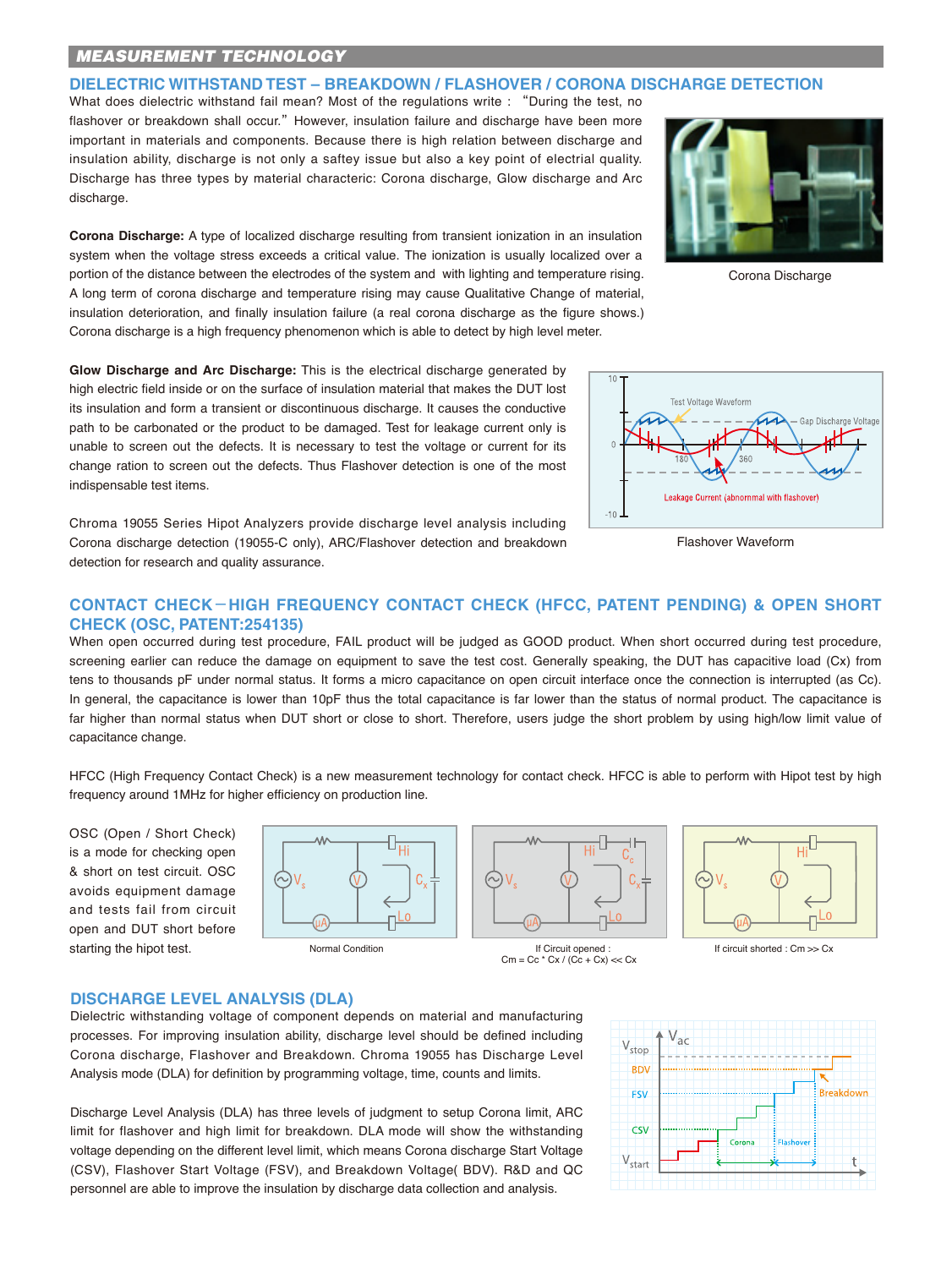#### **OPERATOR PROTECTION – FLOATING OUTPUT /GROUND FAULT INTERRUPT (GFI)**

In order for the operator to use the test equipment safely, Chroma has developed a Floating circuit that complies with EN50191 Equipment Safety Standard with brand new technology. When in Floating output state, no matter which Hipot test terminal the operator touches the earth leakage current is lower than 3.5mA and the operator won't be injured by the electricity.

GFI (Ground Fault Interrupt) is another human protection circuit developed by Chroma. As the figure shows i1 and i2 are derived from the A1 and A2 of current meter, and when the operator is having an electric shock, the current meter detected different values respectively. The difference is i2-i1=iH. When the iH is too high, the GFI is determined as no good and it will cut off the output signals to protect the user's safety.



#### *APPLICATIONS*

#### **CORONA DISCHARGE DETECTION (CDD)**

**Transformer:** The internal winding of electronic products often endures unstable voltage for a long period when using under normal voltage condition. After a period of time the insulation would be affected if the primary side components are in corona discharge state for a long time.

Coron

For instance, most of the power transformers reserve an auxiliary coil for other circuits to use in the primary side design as the figure shows. When it is used under Vp=750V for a long time and if the manufacturing process was bad such as bad insulating tape or bad tubing it would cause corona discharge to occur continuously. The insulation capability of primary winding would be affected and burned out at last due to the enamelled carbonization.

**Motor:** As the rotating electrical products such as industrial motors or electric vehicle motors are often used for long hours and under the environment with large variation in temperature and humidity, the features of high durability and reliability are most required. Temperature is also one of the key factors to influence the insulation. If corona discharge occurs in turn-to-turn and turn-to-ground, it would cause the insulation to deteriorate due to the temperature rise for a long time and material qualitative change. Adding corona discharge test in hipot test raises the quality requirements for insulation and is able to detect the products with poor insulation early to reduce the defect rate caused by long-term usage.



Primary winding fail cause insulation failure

A B  $\mathbf{C}$ 



Corona discharge in motor

#### **DISCHARGE LEVEL ANALYSIS FOR CAPACITOR/PHOTOCOUPLER/INSULATION MATERIAL**

Discharge analysis is often used to verify the high voltage capacitors, safety capacitors, photocouplers and insulation materials. When there are gaps or voids caused by the manufacturing process in the insulation medium, different electric field will be formed and corona will be created once the hipot test is conducted. The medium would change when such situation continues for a long time and quality issue would appear due to bad insulation.

Chroma 19055 Series Hipot Analyzers have the functions of Corona Discharge Detection (CDD) to detect the corona discharge and Discharge Level Analysis to specify the CSV, FSV and BDV. They are capable of providing useful data to verify the product insulation and increase the reliability of manufacturing.



Void discharge

# **2 3 4 5 6 7 9** O O

**1 8 10 11**

**1. Power Switch 2. STOP Key 3. START Key 4. Function Keys 5. MENU Key**

**6. MAIN INDEX Key**

 *PANEL DESCRIPTION*

**7. LOCAL Key 8. Data Entry Keys/Program Keys 9. Indicator 10. HV1 / HV2 11. RTN/LOW**



**12. HV1 / HV2 (rear) 13. RTN/LOW (rear) 14. RS232 Interface 15. ARC Signal Monitor 16. Corona Signal Monitor**

**17. USB Interface 18. GPIB Interface (option) 19. Power Inlet 20. Handler Interface 21. Interlock**